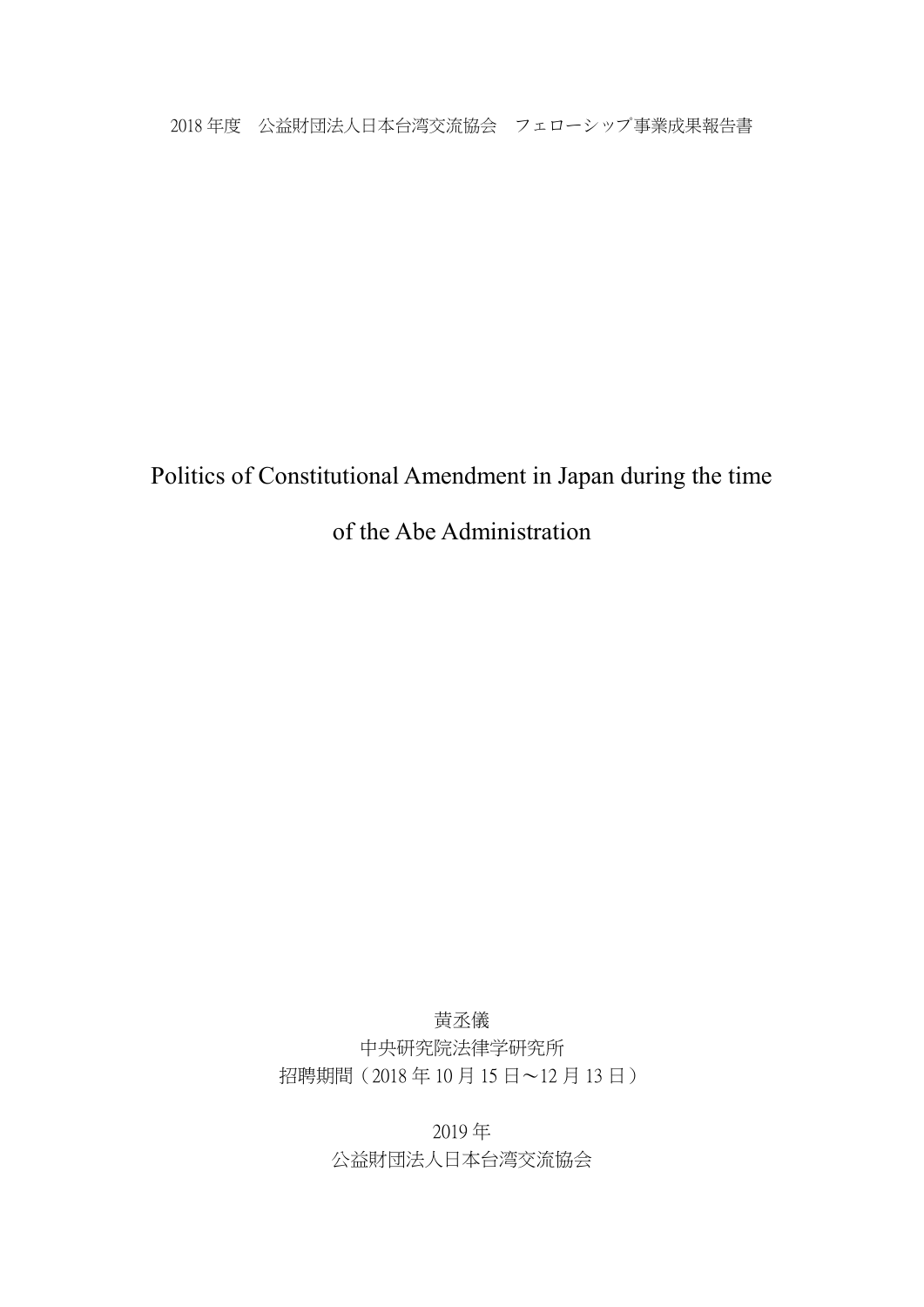### 公益財團法人日本台灣交流協會 研究成果報告書

#### 課題:日本近來修憲政治之探討

## Title: Politics of Constitutional Amendment in Japan during the time of the Abe Administration

## 報告人:黃丞儀 (中央研究院法律學研究所副研究員)

※本報告內容已經另行投稿西雅圖華盛頓大學(University of Washington in Seattle)法學院所發行之學術期刊 Washington University of International Law。 預計將於今年四月刊登。本人已於該論文的開頭感謝日本台灣交流協會提供機 會赴京都大學訪問,以便蒐集資料和訪談學者,始能完成此篇論文。該論文題 目為 Unenumerated Power and the Rise of Executive Primacy, 以下為該論文中有 關日本修憲爭論之內容。

## WAR POWER, BUREAUCRACY AND SHADOW WARRIORS: CONSTITUTIONAL BATTLES IN JAPAN

<span id="page-1-0"></span>In the past six years, Japan has been entangled in fierce constitutional battles over war power. Since Shinzo Abe assumed the position of Prime Minister in 2012, the amendment of Article 9 of the 1947 Constitution has become an urgent issue for the Liberal Democratic Party  $("LDP")$ .<sup>1</sup> As one of the most significant constitutional provisions in the post-war Japanese Constitution, Article 9, paragraph 1 requires that Japan "renounce war as a sovereign right of the nation and the threat or use of forces as means of settling international disputes." The Renouncement Clause has been a fixture of Japan's pacifist constitutionalism for seventy years. However, since the Treaty of Mutual Cooperation and Security between the United States and Japan of 1960, the interpretation of Article 9 has been surrounded by controversy.<sup>2</sup> The existence of Self-Defense

<u>.</u>

<sup>&</sup>lt;sup>1</sup> KIMURA SŌTA (木村草太), JIEI TAI KENPŌ—KORE KARA NO KAIKEN RONGI NO TAME NI (自衛隊と憲法-これからの改憲論議のために) 54 (2018).

<sup>2</sup> Nishimura Yūichi (西村裕一), *Kenpō Kaikaku, Kenpō Hensen, Kaishaku Kaiken― Nippon Kenpō Gakusetsushi no Kanten kara (*憲法改革・憲法変遷・解釈改憲―日本憲法学説史の観点か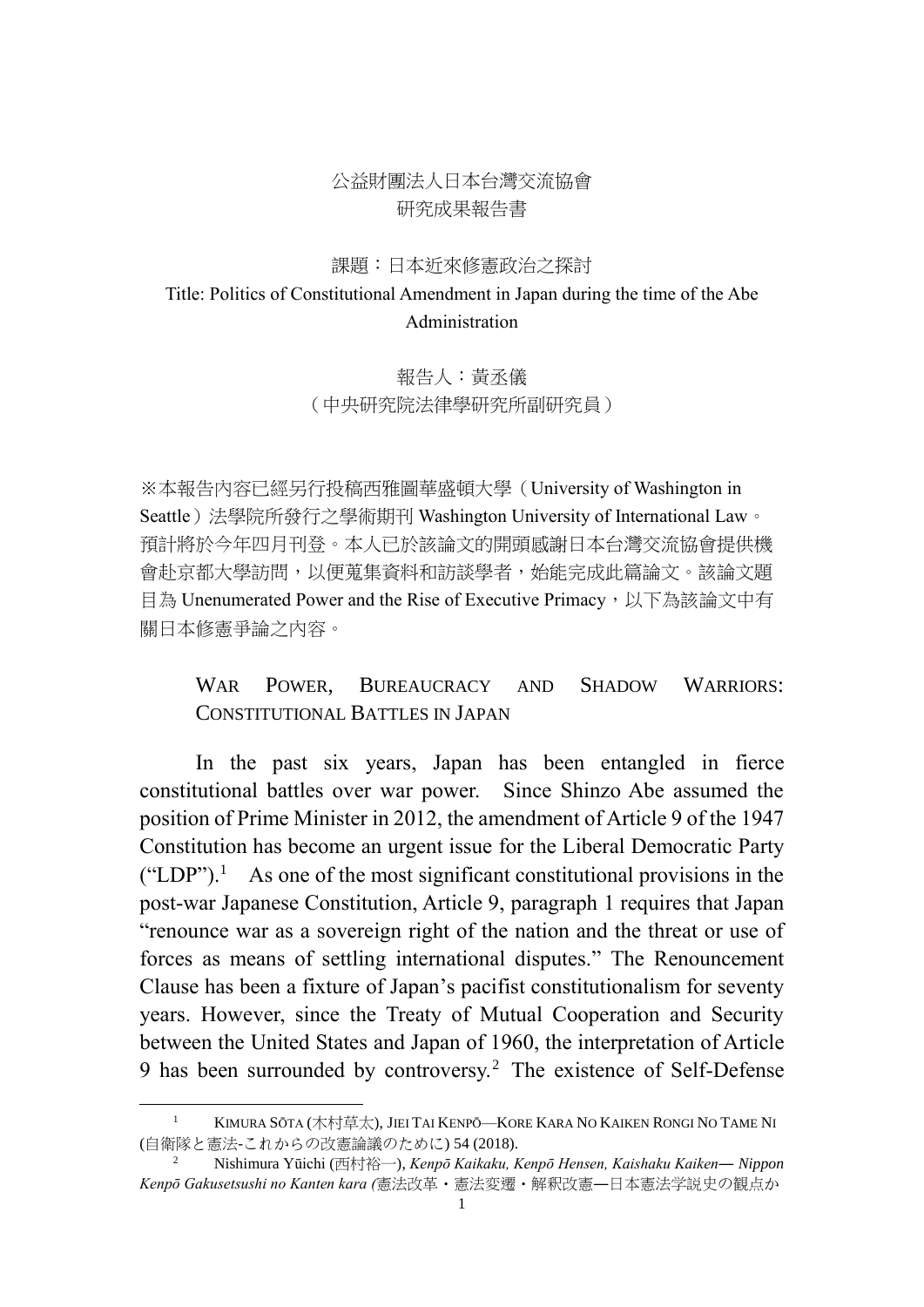Force and the U.S. military bases in Japan are remnants of the Cold War era. 3 Therefore, the question remains of how to reconcile the Renouncement Clause with the practical need for national defense, as well as collaboration with the United States. Using a tactic similar to "court-packing," the Abe administration took the chance to reshuffle the personnel of Legislation Bureau. The Bureau is the entity responsible for interpreting Article 9 for the government, which is then binding on the government's policy. Therefore, onceTherefore, if the Bureau's interpretation is realigned with Abe's policy, the government may advance its own agenda of constitutional revision. The progress on constitutional revision has made Prime Minister Abe the most powerful leader after WWII and helped his party to win elections since 2012. The following sections first examine how he made progress on the issue of Article 9 and later discuss his way to control bureaucracy in Japan.

# *A. Constitutional Maneuver Through Interpretation: The Tale of Legislation Bureau*

Since the 1950s, the Legislation Bureau of the Cabinet has issued a series of interpretations setting up a time-honored distinction between "force" and "self-defense."<sup>4</sup> To the legal experts in the Legislation Bureau, the existence of Japan's Self-Defense Force is not in violation of the Constitution because Article 13 of the 1947 Constitution also requires the government to maintain the Self-Defense Force to secure happiness, or welfare, of the Japanese people.<sup>5</sup> Therefore, to the extent the welfare and happiness of the Japanese are at stake, the Self-Defense Force is necessary for carrying out this constitutional mandate. However, Article 9, paragraph 2 provides, "[i]n order to accomplish the aim of the preceding paragraph,

1

<sup>4</sup> NAKAMURA AKIRA (中村明), SENGO SEIJI NI YURETA KENPŌ KYŪ JŌ― NAIKAKU HŌSEI

KYOKU NO JISHIN TO TSUYOSA (戦後政治にゆれた憲法九条―内閣法制局の自信と強さ) 9 (2nd ed. 2001).

ら*)*, *in* 'KENPŌ KAISEI' NO HIKAKU SEIJIGAKU (「憲法改正」の比較政治学) 441, 456 (Komamura Keigo (駒村圭吾) & Machidori Satoshi (待鳥聡史) eds., 2016).

<sup>3</sup> The U.S.-Japan military cooperation was formed to deter the expansion of communism during the cold war. Therefore, even though Article 9 of the Japanese Constitution requires Japan to relinquish war power, the self-defense force was set up to protect Japan as well as to collaborate with the U.S. troops. *See* YOSHIMOTO SADAAKI (吉本真昭), SHIRAREZARU NIPPON-KOKU KENPŌ NO SHŌTAIKENPŌ NO SHŌTAI (知られざる日本国憲法の正体) 343-369 (2014).

<sup>5</sup> NIHONKOKU KENPŌ [KENPŌ] [CONSTITUTION], art. 13 (Japan): "All of the people shall be respected as individuals. Their right to life, liberty, and the pursuit of happiness shall, to the extent that it does not interfere with the public welfare, be the supreme consideration in legislation and in other governmental affairs."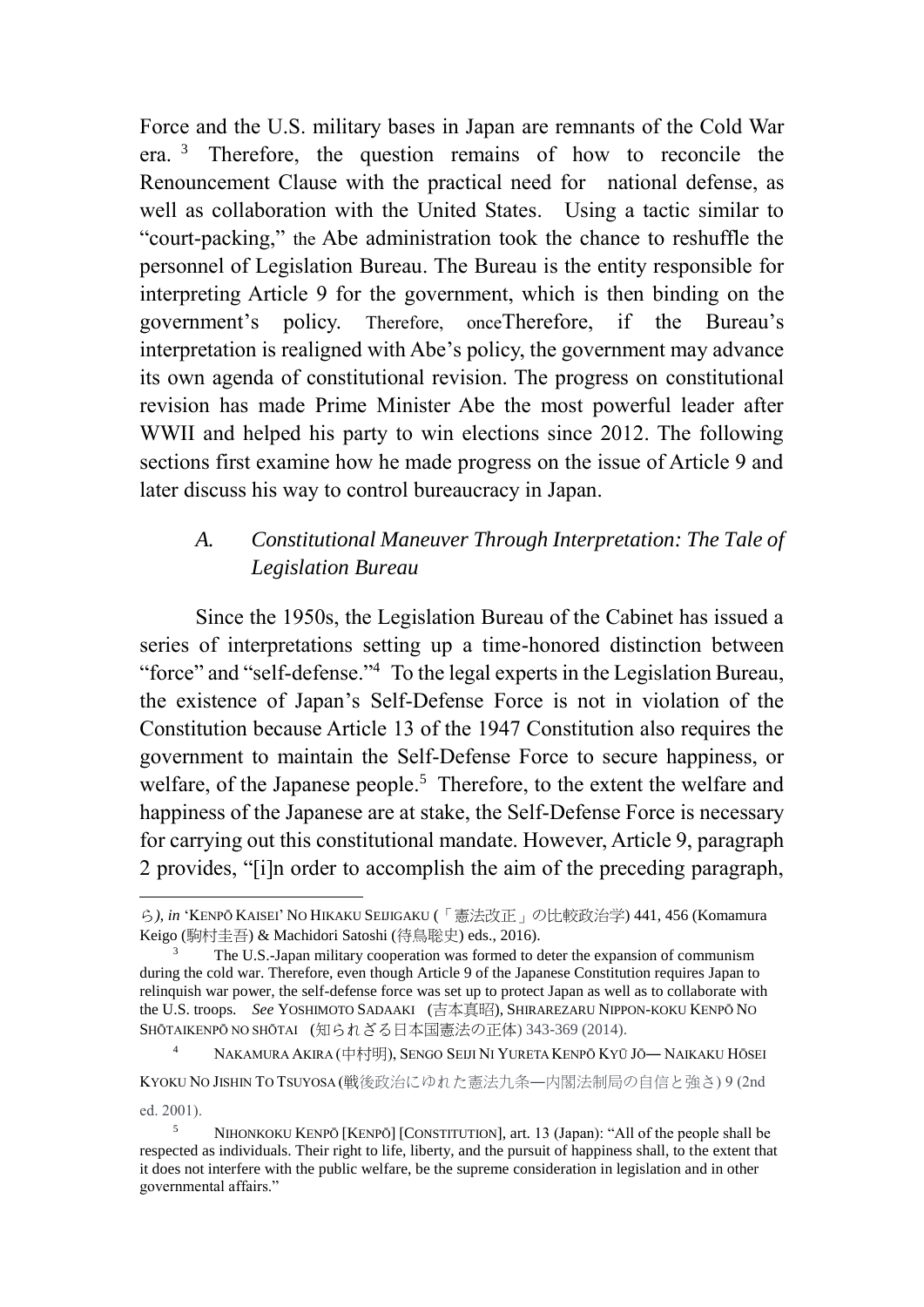land, sea, and air forces, as well as other war potential, will never be maintained." 6 According to the Legislation Bureau's interpretations, paragraph 2 refers to "military force," which does not include the Self-Defense Force. Therefore, the Self-Defense Force is within the scope of constitutionally permissible "force".

<span id="page-3-1"></span><span id="page-3-0"></span>Based on this interpretation, Japanese constitutional scholars have identified two categories of self-defense: the first is "individual selfdefense right" (permissible); while the latter is "collective self-defense right" (impermissible).<sup>7</sup> Individual self-defense is permissible because it is claimed by the Japanese people as a right to pursue happiness, as well as a right to protect Japan from foreign attacks. However, if Japan participated in the alliance force to attack other countries, then it would go beyond constitutional delegation of self-protection and be involved with war power, which is prohibited by Article 9.<sup>8</sup> Although the line between "individual" and "collective" is sometimes hard to draw, the Legislation Bureau has concluded three principles of "individual self-defense" since 1972: (1) there is an emergent and illegitimate attack on Japan; (2) there are no other suitable means to expel the attack and the forces used shall follow the least and necessary principle; and (3) it is not permissible to join any alliance to prevent the attacks from other countries.<sup>9</sup>

Against this backdrop, in July 2014, Prime Minister Abe abruptly changed the definition of "individual self-defense force" by passing a new resolution in the Cabinet.<sup>10</sup> It was a rare case of cabinet politics in Japan, since the Prime Minister usually defers to the interpretation of the Legislative Bureau. However, there is no statutory prohibition on the Prime

 $01/05/2019$ 

<sup>6</sup> NIHONKOKU KENPŌ [KENPŌ] [CONSTITUTION], art. 9, para. 2 (Japan). Please refer to the text of the Japanese Constitution on the Japanese government's official website: [https://japan.kantei.go.jp/constitution\\_and\\_government\\_of\\_japan/constitution\\_e.html](https://japan.kantei.go.jp/constitution_and_government_of_japan/constitution_e.html) (last visit:

<sup>7</sup> HASEBE YASUO (長谷部恭男), *Anpo Kanren Hōsei o Aratamete Ronzuru (*安保関連法制 を改めて論ずる*), in* ANPO HŌSEI KARA KANGAERU KENPŌ TO RIKKEN SHUGI. MINSHU SHUGI (安保法 制から考える憲法と立憲主義・民主主義) 91, 93 (Hasebe Yasuo ed., 2016).

<sup>8</sup> KIMURA SŌTA (木村草太), SHŪDAN-TEKI JIEI-KEN WA NAZE IKEN NA NO KA (集団的自 衛権はなぜ違憲なのか) 17–-18 (2018).

<sup>9</sup> HASEBE YASUO (長谷部恭男), *Anpo Hōsei kara Kangaeru SaikōSai to Naikaku Hōsei Kyoku no Yakuwari (*「安保法制」から考える最高裁と内閣法制局の役割*), in* ANPO HŌSEI KARA KANGAERU KENPŌ TO RIKKEN SHUGI. MINSHU SHUGI (安保法制から考える憲法と立憲主義 ・民主主義) 53, 59-61 (Hasebe Yasuo ed., 2016).

<sup>10</sup> Martin Fackler & David E. Sanger, *Japan Announces a Military Shift to Thwart China*, N.Y. TIMES (Jul. 1, 2014), https://www.nytimes.com/2014/07/02/world/asia/japan-moves-to-permitgreater-use-of-its-military.html.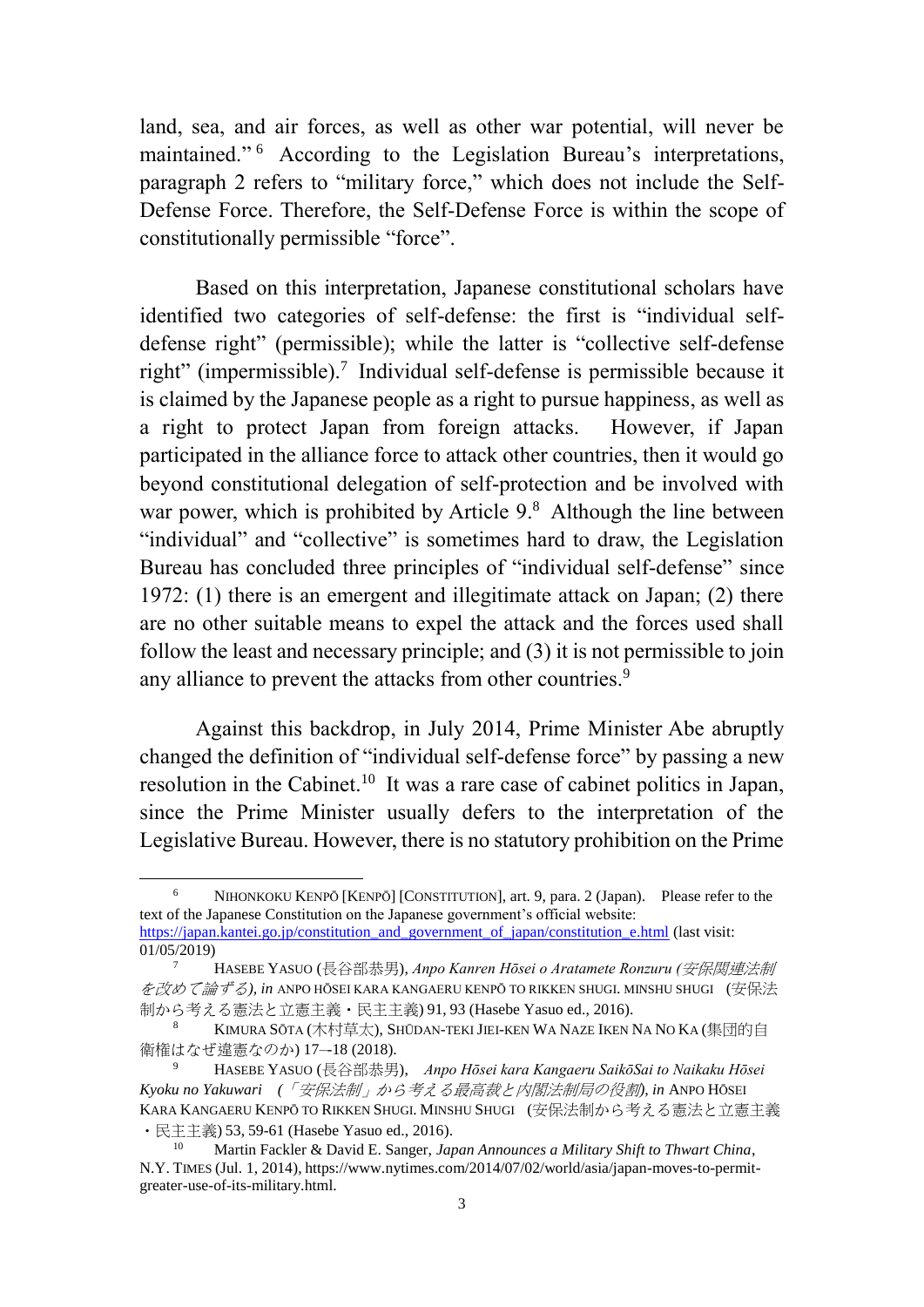Minister's power to reinterpret constitutional provisionprovisions. The three new principles include: (1) the attacks are targeted on Japan or on countries geographically adjacent to Japan, the attacks threaten the existence of Japan, or the attacks create immediate danger to destroy the foundation for citizens' pursuit of life, liberty and happiness; (2) there are no other suitable means to expel the attacks, to secure Japan as an independent nation, and to protect the citizens; and (3) the force used shall follow the least and necessary principle.<sup>11</sup> In this new formula, principle one expressly deviated from the longstanding interpretation held by the Legislation Bureau, which prohibits "collective self-defense." The new interpretation allows Japan to use force when neighboring countries are under attack by foreign enemy that is regarded as a threat to Japan.<sup>12</sup>

After the change of interpretation, the cabinet proposed a new legislation, the Peace and Security Act of 2015 ("PSA"), to allow the Self-Defense Force to participate in military cooperation with allied forces or U.N. troops, though their participation is limited to providing logistic support only.<sup>13</sup> Several constitutional scholars had criticized the bill as unconstitutional, since it would make collective self-defense an available option for the government.<sup>14</sup> Nevertheless, the legislation was passed by the National Diet in September 2015. The legislative process of PSA also engendered the largest public protest against the government since the 1960s.

The most controversial move by the Abe administration is the change in the interpretation of "self-defense." In fact, when Mr. Abe first became Prime Minister in 2006, he demanded the Legislation Bureau to change its interpretation but it was rejected by then Director-General of the Legislation Bureau, Reiichi Miyazaki.<sup>15</sup> When Mr. Abe won the election

<u>.</u>

<sup>11</sup> SADURSKI, *supra* note, at 61.

KIMURA, *supra* note [1,](#page-1-0) at 106.

<sup>13</sup> The Peace and Security Act of 2015 mainly authorizes the government to use forces in the following cases: (1) to protect the life and safety of oversea Japanese; (2) to defend alliance force stationed in Japan so as to avoid national emergency and to take legitimate defense; (3) to protect life and safety in the operation of peacekeeping with the United Nation; (4) when the surrounding area of Japan is under attack. See KIMURA, *supra* note [1,](#page-1-0) at 108–14.

<sup>14</sup> Takahashi Kazuyuki (高橋和之), *Rikken Shugi ha Seifu ni Yoru Kenpō Kaishaku Henkō o Kinshi suru (*立憲主義は政府による憲法解釈変更を禁止する*)*, *in* SHŪDAN-TEKI JIEI-KEN NO NAN GA MONDAI KA―― KAISHAKU KAIKEN HIHAN (集団的自衛権の何が問題か――解釈改憲批判) 183, 195-196 (Okudaira Yasuhiro (奥平康弘) & Yamaguchi Jirō (山口二郎) eds., 2014); HASEBE, *supra* note [7,](#page-3-0) at 98; KIMURA, *supra* note [8,](#page-3-1) at 18.

<sup>15</sup> Matsutani Sōichirō (松谷創一郎), *Wasureppoi Nipponnin no Tame no" Anpo Hōsei ni Itaru Michi" ─ ─ Abe Shinzō Shushō no Mittsu no Senryaku* (忘れっぽい日本人のための"安保法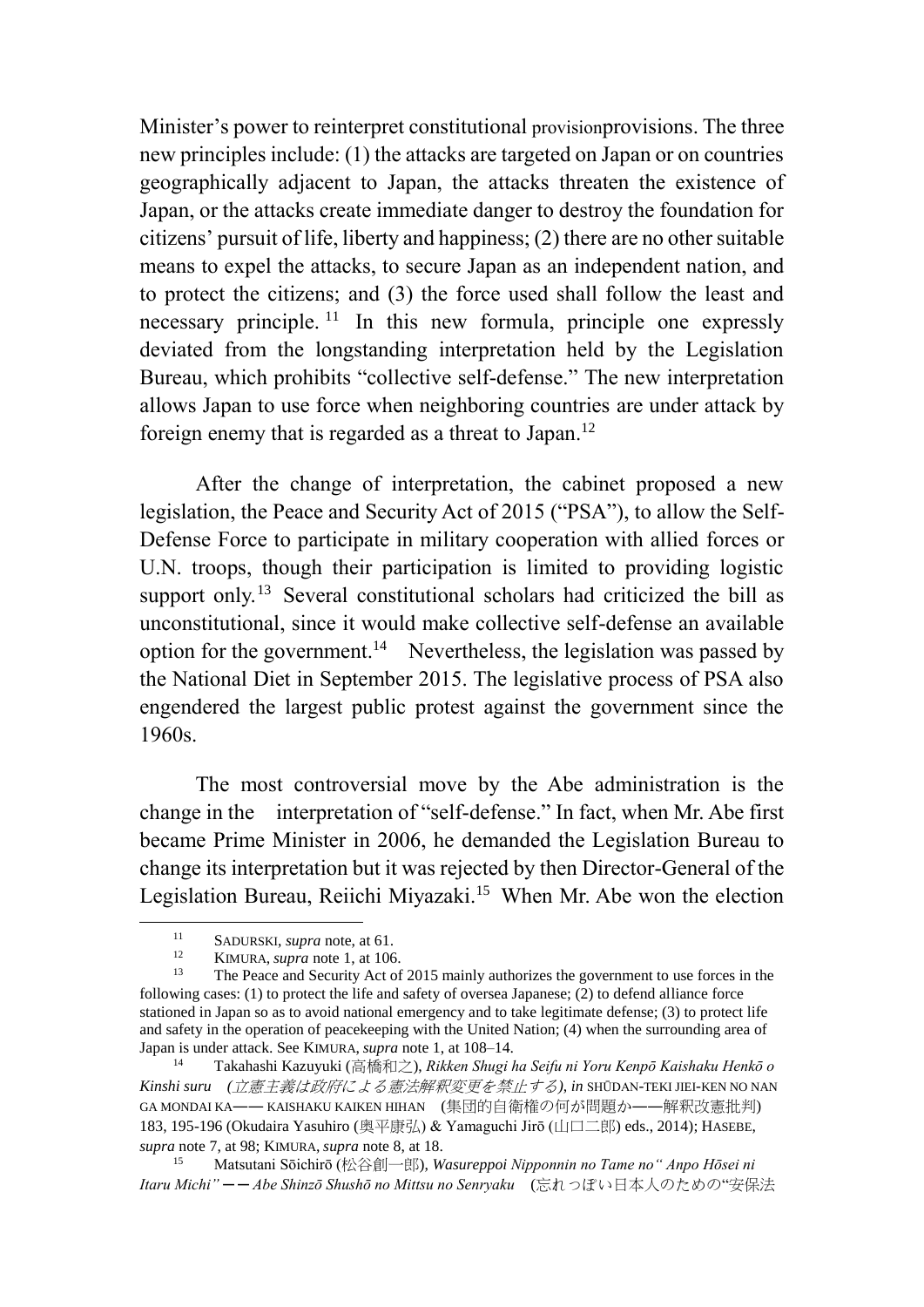in 2012, he strategically promoted the Director-General of the Legislation Bureau, Tsuneyuki Yamamoto, who opposed the change, to the bench of the Supreme Court.<sup>16</sup> In doing so, Yamamoto cannot prevent Prime Minister Abe from reinterpreting Article 9. Later on, Prime Minister Abe appointed the Ambassador to France, Ichiro Komatsu, as the new Director-General. Under the new leadership of Mr. Komatsu, the Bureau has drafted new interpretations about the Self-Defense Force, and the Cabinet later approved it.<sup>17</sup> Former Director-Generals, including Masahiro Sakata and Judge Yamamoto, have spoken out on the media opposing the Abe administration's change of the long-term interpretation.<sup>18</sup> The successor of Ambassador Komatsu, Mr. Yuusuke Yokobatake, continues to uphold the constitutionality of collective self-defense right.<sup>19</sup>

Prime Minister Abe's control of the Legislation Bureau is quite a showdown between bureaucrats and politicians. It has been a proud tradition of Japan that their bureaucrats come from elite colleges and mostly serve for life, climbing up the ladder all the way to the top.  $20$ Therefore, bureaucracy plays as a check on the power of the cabinet. The politicians come and go but the bureaucrats stay for life. The most famous example is the former Ministry of International Trade and Industry(MITI, now Ministry of Economic, Trade and Industry), which has been praised as the architect for Japan's economic miracle and developmental state.<sup>21</sup>

However, Prime Minister Abe's constitutional reinterpretation of Article 9 has proven that the bureaucrats, even prestigious ones like the Legislation Bureau who enjoys a reputation of expertise, are no longer free

https://www.nikkei.com/article/DGXNASFS2000F\_Q4A220C1EB1000/.<br><sup>18</sup> See Tug Former Heads of Legislation Bureau Plast Sequrity.

制に至る道"──安倍晋三首相の3つの戦略), YAHOO! JAPAN NEWS (Sep. 15, 2015), https://news.yahoo.co.jp/byline/soichiromatsutani/20150915-00049546/.

<sup>16</sup> Jeremy A. Yellen, *Shinzo Abe's Constitutional Ambition*s, THE DIPOMAT (Jun. 12, 2014), https://thediplomat.com/2014/06/shinzo-abes-constitutional-ambitions/.

<sup>17</sup> See KIMURA, *supra* note [8,](#page-3-1) at 73–71; *Shushō, Kenpō Kaishaku Henkō 'Kihon wa Kakugi Kettei' Shūdanteki Jieiken Meguri* (首相、憲法解釈変更「基本は閣議決定」集団的自衛権巡り), NIPPON KEIZAI SHINBUN (日本経済新聞) (Feb. 20, 2014),

<sup>18</sup> *See Two Former Heads of Legislation Bureau Blast Security Bills*, THE JAPAN TIMESTHE JAPAN TIMES (Jun. 22, 2015), https://www.japantimes.co.jp/news/2015/06/22/national/politicsdiplomacy/two-former-heads-legislation-bureau-blast-security-bills/#.XDMfXVUzaUk).

<sup>19</sup> *See* Cabinet Legislation Bureau Chief Defends Self over Process of R*einterpreting Article 9*, THE MAINICHIhttps://mainichi.jp/english/articles/20160317/p2a/00m/0na/014000c.

<sup>&</sup>lt;sup>20</sup> CHALMERS JOHNSON, MITI AND THE JAPANESE MIRACLE, 21-22, 198-241 (Stanford University Press 1982).

<sup>&</sup>lt;sup>21</sup> B.C. KOH, JAPAN'S ADMINISTRATIVE ELITE 252--258 (1989). TSUJI KIYOAKI (辻清明), SHINPAN NIHON KANRYOSEI NO KENKYU (新版 日本官僚制の研究) (1969). MURAMATSU MICHIO (村松岐夫), SENGO NIHON NO KANRYOSEI (戦後日本の官僚制) (1981).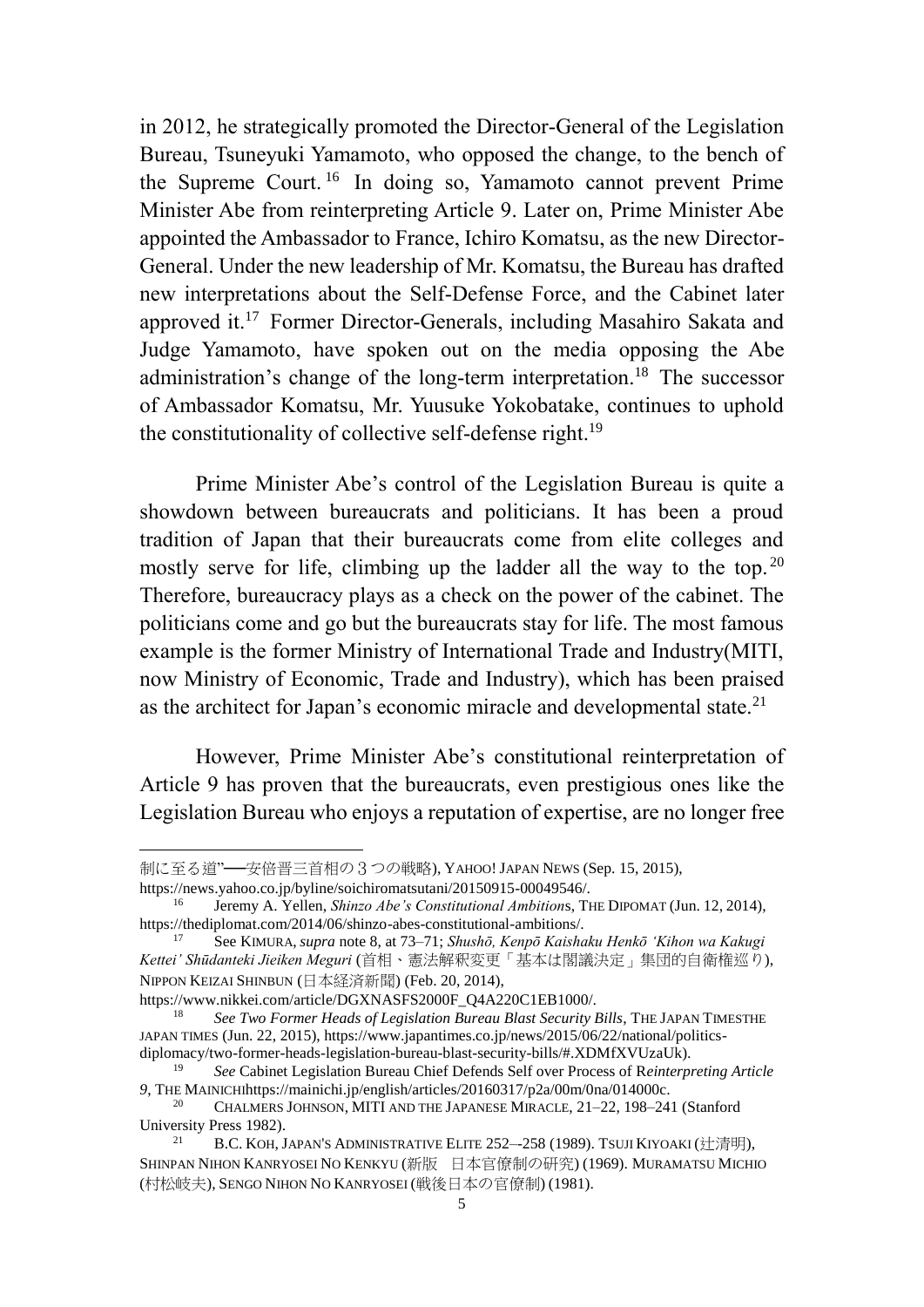from political control. In the past, the General-Director was chosen from the line of Vice General-Directors.<sup>22</sup> However, Prime Minister Abe intentionally appointed an ambassador to the position to meddle in the bureaucratic culture. Through this display of muscle, Prime Minister Abe is attempting to show bureaucrats who the boss is now.<sup>23</sup>

## *B. Empire-building Through Personnel Power*

In 2014, the Abe administration created a new office in the cabinet secretariat, the Cabinet Bureau of Personnel Affairs ( 内 閣 人 事 局 , *Naikakujinjikyoku*). <sup>24</sup> The Bureau is designed to provide a list of appointees for mid-level officials in the government, ranging from the Assistant Secretary (審議官, *shingikan*) or Administrative Vice-Minister

(事務次官, *jimujikan*) to the Director (部長, *bucho*). The establishment of

the Bureau has represented an attempt of the Prime Minister to place the bureaucrats under his or her control. For instance, the involvement of the

politically appointed State Minister ( 副大臣 , *fukudaijin*) in the

policymaking process on each level establishes a second channel to monitor and to oversee the process of administration.<sup>25</sup>

Personnel power is key to Prime Minister Abe's constitutional battle plan, as well as economic reform.<sup>26</sup> On the one hand, by replacing the

<sup>&</sup>lt;sup>22</sup> SAKATA MASAHIRO (阪田雅裕), 'HŌ NO BANNIN' NAIKAKU HŌSEI KYOKU NO KYŌJI (「法

の番人」 内閣法制局の矜持) (2014).

<sup>23</sup> *'Hō no bannin' ni mo Abe iro hōsei kyoku chōkan ni Komatsu-shi* (「法の番人」にも安 倍色 法制局長官に小松氏*)*, THE NIHON KEIZAI SHINBUN (日本経済新聞) (Aug. 3, 2013), https://www.nikkei.com/article/DGXNASFS02047\_S3A800C1EA2000/.

Shimizu Masato (清水真人), *Tōchi kikō no henkaku ka hakai ka, Hōsei kyoku jinji no shinsō (*統 治機構の変革か破壊か、法制局人事の深層*)*, THE NIHON KEIZAI SHINBUN (日本経済新聞) (Sep. 3, 2013), https://www.nikkei.com/article/DGXNASFK0201Z\_S3A900C1000000/.

<sup>24</sup> Reiji Yoshida, *Abe moves to boost control of bureaucrats*, THE JAPAN TIMES (May. 27, 2014), https://www.japantimes.co.jp/news/2014/05/27/national/politics-diplomacy/abe-inauguratenew-office-exert-control-bureaucrats/.

Mayu Terada's article, in this issue.

<sup>&</sup>lt;sup>26</sup> KARUBE KANSUKE(軽部謙介), KANRYŌ-TACHI NO ABENOMIC: IGYŌ NO KEIZAI SEISAKU WA

IKANI TSUKURARETA KA (官僚たちのアベノミクス――異形の経済政策はいかに作られたか) (2018).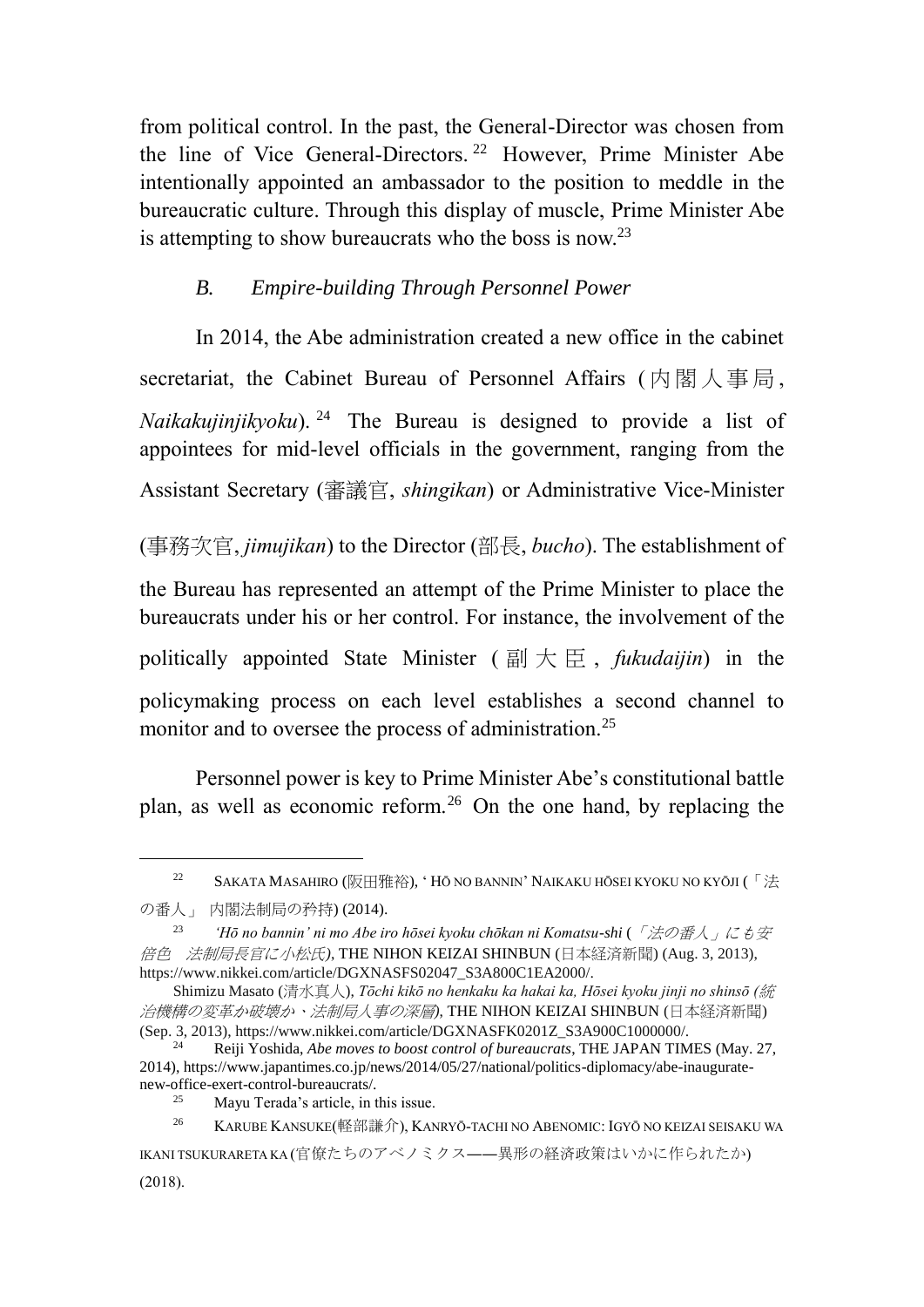high-to-mid level officials, the Prime Minister has realigned the bureaucratic order with his own political will. After reshuffling the bureaucracy, governmental officials are less likely to function as safeguards against the personal interests of political actors. The potential for promotion, as one of the critical motives for career bureaucrats, would make the mid-level officials more vulnerable to Prime Minister Abe's expressed or implicit directives. In fact, this is the culmination of political reform after the breakdown of the bubble economy in the  $1990s$ <sup>27</sup> During the economic downturn in the mid-1990s, political scandals about bureaucrats were rampant and bureaucrats lost support and respect from the general public. 28 In the wake of economic failure, the Hashimoto administration (1996-1998) proposed administrative reform to reshape the government. When the popular Prime Minister Junichiro Koizumi (2001- 2006), who had turned the LDP inside-out, took office, he expedited the advancement of governmental reform. In his most ambitious political battle, he successfully privatized the postal service in Japan and shook complacent bureaucrats.<sup>29</sup>

The governmental reform initiated by Hashimoto had two prongs: first, in order to enhance the cabinet's ability to initiate policy, the Prime Minister was given more power to coordinate and direct the policy process; second, as a means of improving the quality of policy-making, the Cabinet Secretariat created more advisory groups under the Prime Minister.<sup>30</sup> The latter significantly expanded the role of special advisors to the Prime Minister; these offices are now considered key players within the cabinet. For example, during Prime Minister Abe's second and third terms, one of his five special advisors, Hirodo Izumi, was described as his "shadow

<sup>27</sup> HARUKATA TAKENAKA (竹中治堅), SHUSHŌ SHIHAI―― NIPPON SEIJI NO HENBŌ (首相支 配――日本政治の変貌) (2006).

<sup>28</sup> *See* Mary Jordan & Kevin Sullivan, *Japanese Minister Resigns over Bribery*, WASHINGTON POST (Jan. 28, 1998),

https://www.washingtonpost.com/archive/politics/1998/01/28/japanese-minister-resigns-over-briberyscandal/420f3a7c-17b3-4d5d-a1d6-3d7c9f7cef2e/?utm\_term=.c1ed7c4c2a3c. *See* also Mary Jordan, *Japan Cracks Down on Bribery as Financial Scandal Broadens*, WASHINGTON POST (Jan. 30, 1998), https://www.washingtonpost.com/archive/politics/1998/01/30/japan-cracks-down-on-bribery-asfinancial-scandal-broadens/a9a137e1-eb3c-4c3f-baf6-481186a4aacb/?utm\_term=.f5ecf2b66362 . <sup>29</sup> *The man who remade Japan*, THE ECONOMIST (Sep. 14, 2006),

https://www.economist.com/asia/2006/09/14/the-man-who-remade-japan. Or, Anthony Faiola, *Japan Approves Postal Privatization*, WASHINGTON POST (Oct. 15, 2005),

http://www.washingtonpost.com/wp- dyn/content/article/2005/10/14/AR2005101402163.html. <sup>30</sup> TAKENAKA, *supra* note 37, 58–59.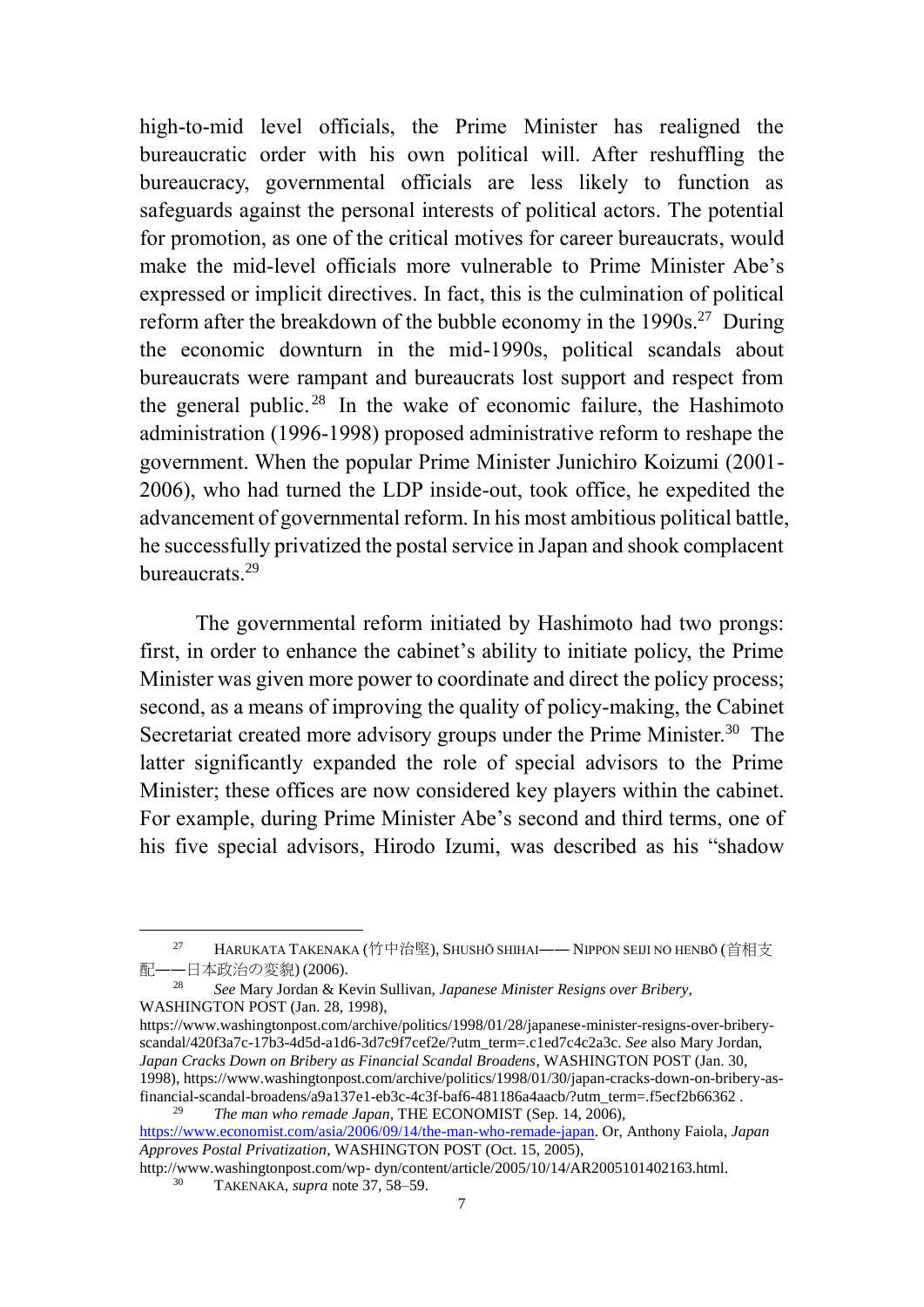warrior."<sup>31</sup> Indeed, a recent scandal involving the opening of a veterinary school in a special location has generated rumors that Mr. Izumi might have received bribery on behalf of the Prime Minister or his family member.<sup>32</sup>

Controlling personnel power, penetrating the policy process, and assigning special advisors as shadow warriors: all of these "reforms" are unrelated to the macro function of constitutional structure, but are necessary for facilitating "governmental reforms" in Japan. These changes do not require any constitutional revision or amendment but still reshapes Japan's bureaucracy-political relationship. They have made the Prime Minister more powerful than ever through these unenumerated and facilitative powers, which discipline the bureaucracy and cast tacit influence upon the policymaking process.

The prime minister now occupies the center of politics. On the one hand, he personifies his electoral support and designates himself as the singular representative of the whole nation. On the other hand, he turns the electoral mandate to marshal bureaucracy. It might not be an exaggeration to say that Prime Minister Abe has fulfilled the dream of generations of Japanese politicians.

In the case of constitutional revision, Prime Minister Abe managed to control the personnel of the Legislation Bureau, which allowed him to gain the power to redefine Article 9 through the mouth of the chief officer in the Legislation Bureau. With this new interpretation in place, further constitutional amendment is foreseeable. Though the amendment itself is not such an urgent issue among citizens, Prime Minister Abe and the LDP have harnessed patriotism and nationalism through this ongoing constitutional battle. They have gained popular support by repeating the

<sup>1</sup> <sup>31</sup> In the news report, Mr. Izumi claimed that his job is to express the will of the Prime Minister, when the Prime Minister cannot express himself publicly. *' Sōri wa Ienai kara Watakushi ga' to Shushōhosakan ga… Zenjikan Shōgen (*「総理は言えないから私が」と首相補佐官が*…*前次官 証言*)* ASAHI SHINBUN (朝日新聞) (May 30, 2017),

https://www.asahi.com/articles/ASK5Y6FFKK5YUTIL04R.html .

<sup>32</sup> Reiji Yoshida, *Breaking down the Kake Gakuen scandal: Who's lying, Abe or his political opponents?*, THE JAPAN TIMES (Jun 1, 2018),

https://www.japantimes.co.jp/news/2018/06/01/national/politics-diplomacy/breaking-kake-gakuenscandal-whos-lying-abe-political-opponents/.